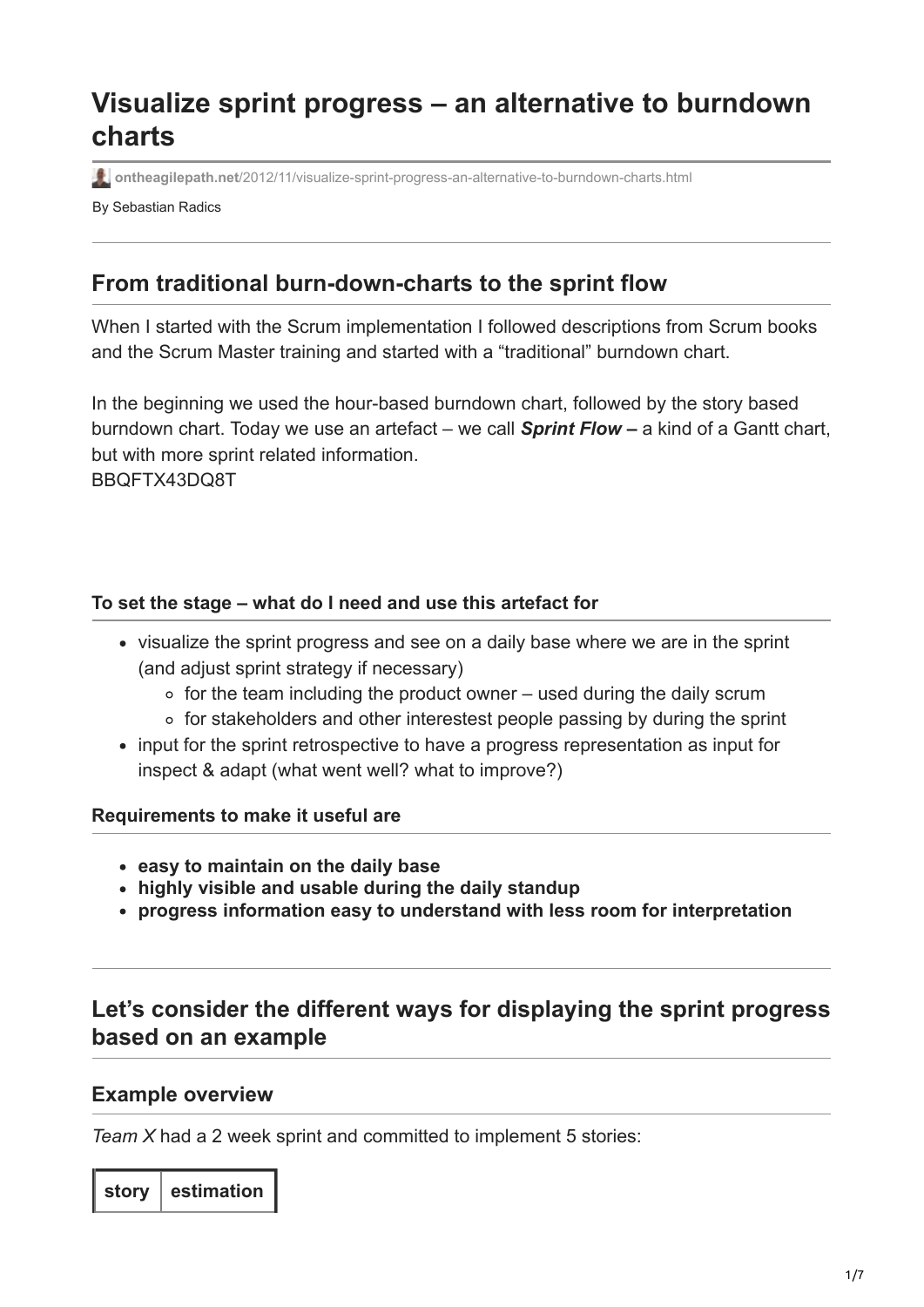|                         | 8 |
|-------------------------|---|
| $\overline{\mathsf{I}}$ | 5 |
| $\mathop{  }}$          | 8 |
| IV                      | 5 |
| V                       | 3 |

## *Starting with the hour-based burndown chart*

In illustration 1 you can see an example for an hour based burndown chart. The team has in total a capacity of 300h available for the sprint. And after sprint planning II they had a count of 260h to implement the committed stories.



*illustration 1 – hour based burndown chart for a a 2-week sprint*

During the sprint various new tasks (not stories) were added (what I think is usual) and there was a sick team member.

## **Problems with this chart**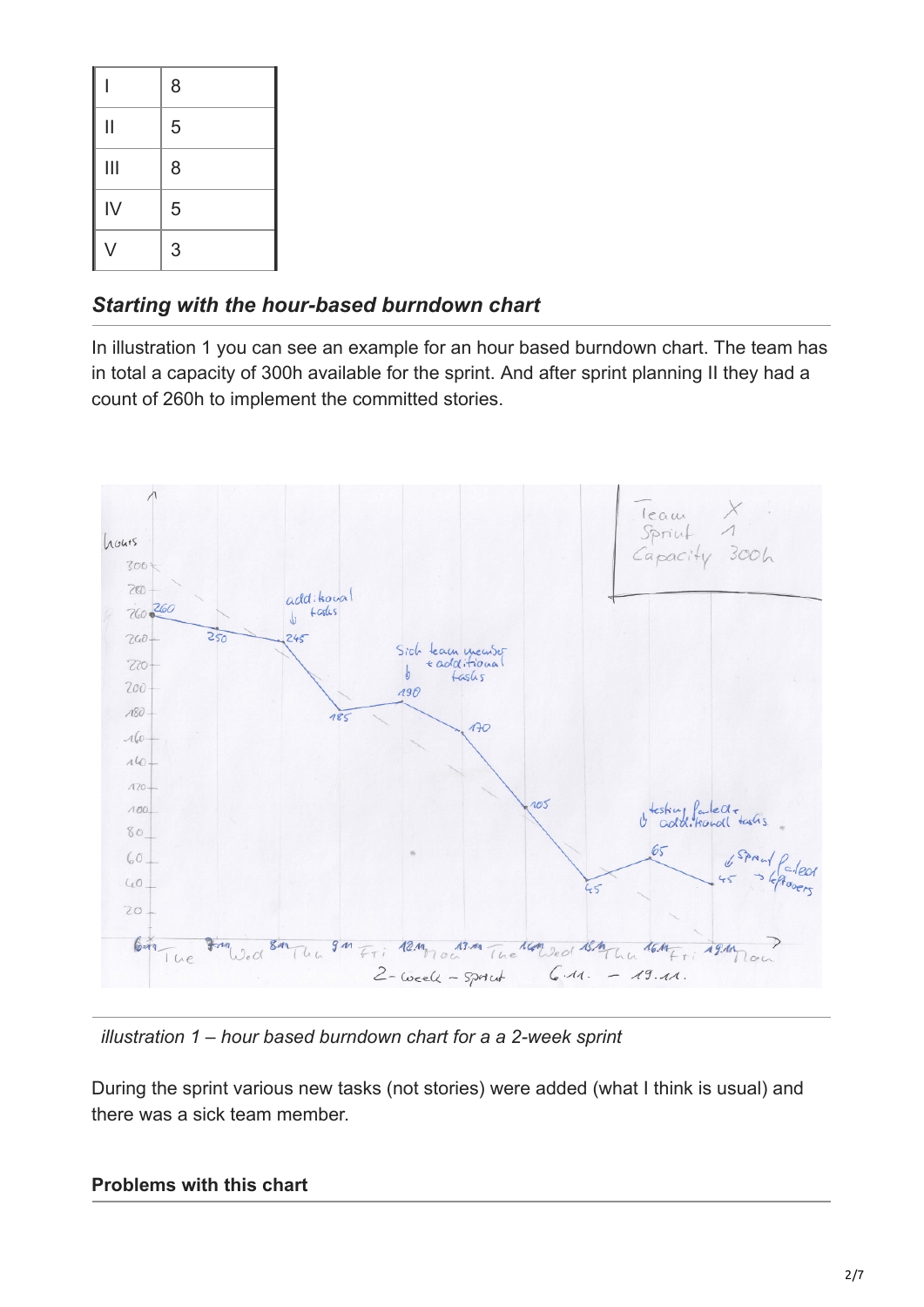- How many stories are finished? You can't answer this main question from the chart. It looks not that bad – but it could be that no story at all was finished…
- To draw the chart line daily you need to count the hours burned and added daily. At least you need some way of doing this calculation on your scrum board (what I still favour over tools) – This counting is time consuming
- On the 15.11. all looked fine sprint committment looked like achievable but exploded at the end. At least from this chart it was not visible at all

Mapped to the given requirements:

- it delivers input for the retrospective (and can be enhanced with event bubbles see below)
- 
- maintainance efforts are higher compared to the other variants described below
- it's visible if you put it on a flipchart paper in your team area. But it's not that easy to embedd it in you daily scrum flow because you need to count the hours and you won't wait with the whole team for the counting. A meeting after the daily scrum to discuss the progress is from my opinion not really an option.
- it leaves a lot room for interpretation. You don't know really where you are in the sprint.

I don't use this kind of chart any longer. It got replace by the story burndown chart.

## *Followed by the story-based burndown chart*

In illustration 2 you see an example of an story based burndown chart. You draw the line down as soon as a story is finished. In this chart we also used bubbles to note down noteworthy things that happend during the sprint (as input for the next retrospective).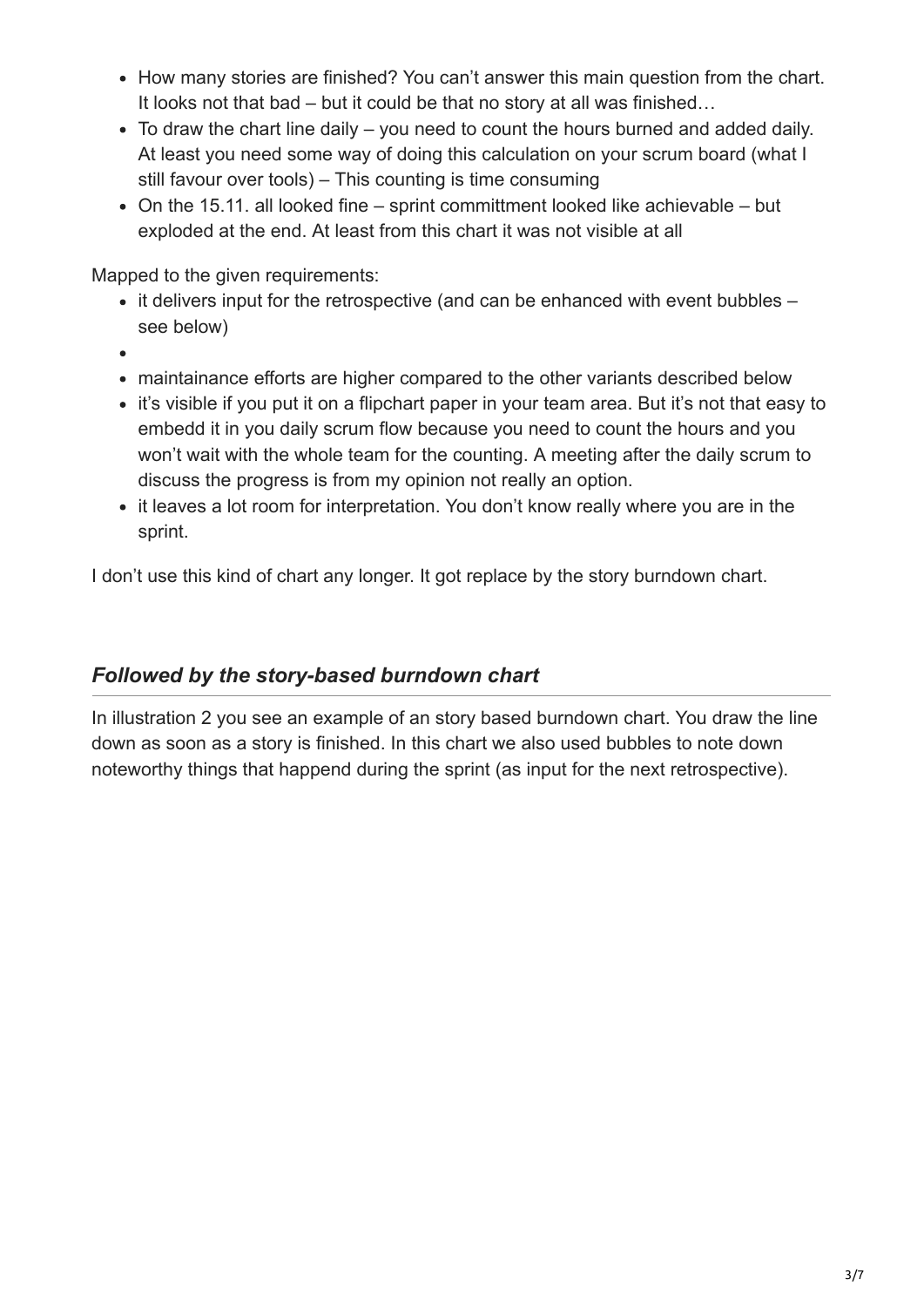

*illustration 2 – example of a story based burndown chart + event bubbles for a 2 week sprint*

The team took a bit longer to finish the first story (sick team member, story a bit underestimated, stories started in parallel). Working in parallel on stories explains why story 2+3 got finished that fast (compared to story 1).

#### **Advantages compared to the hour based chart**

- focus on the main deliverables the stories. You know how many stories are finished and are left to be finished
- much faster to update as finished stories lead to a burndown, otherwise the line remains straight.
- can be better integrated in the daily scrum whole team can update it and can discuss actions necessary
- lesser room for interpretation

#### **There are still some problems with this chart**

• it's only useful if you more than 4 stories in your sprint and stories are not too big (what's anyway the recommendation, but we encountered sometimes problems with it … then this chart is not that helpful)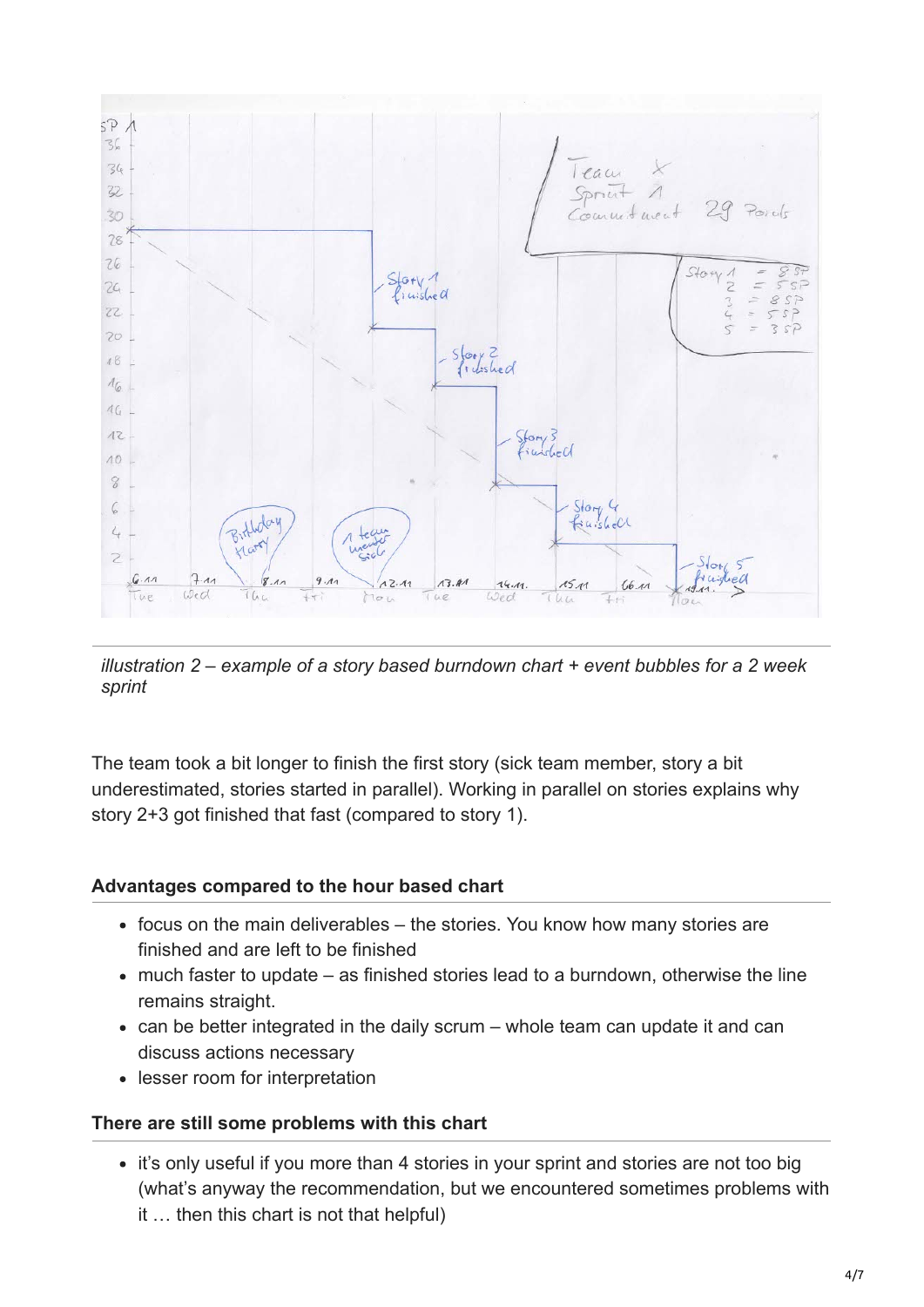• if you work on stories in parallel the line remains straight for some days and you can't see the progress. During these days the progress is not easy to understand and it opens room for interpretation.

Mapped to the requirements:

- it delivers input for the retrospective and visualizes the sprint progress on the daily base (story based)
- $\bullet$  it it easy to maintain
- you can embedd it in your daily standup (better)
- progress information for stories is available but leaves room for interpretation.

*What would happen if on the last sprint week 2 people planned holiday? What if this time there are too many testing tasks and your tester is overloaded?*

To answer these questions we used something to discuss in which order we start working in the stories, when we start testing it. It was a kind of a prototype of our currently used sprint flow. But at this time we did it in parallel to the burndown chart.

To remove this duplicated work – we introduced what we call the *sprint flow* that combines the information.

## *And now we use the sprint flow*

We discuss and set it up at the end of the sprint planning I. It allows us to validate our committment by including the availability of everyone and considering public holidays or necessary release dates. The frame (flipchart paper) stays the same, so you only have to put new stories (printed from JIRA and fixed with sticky tape) and sticky notes on it.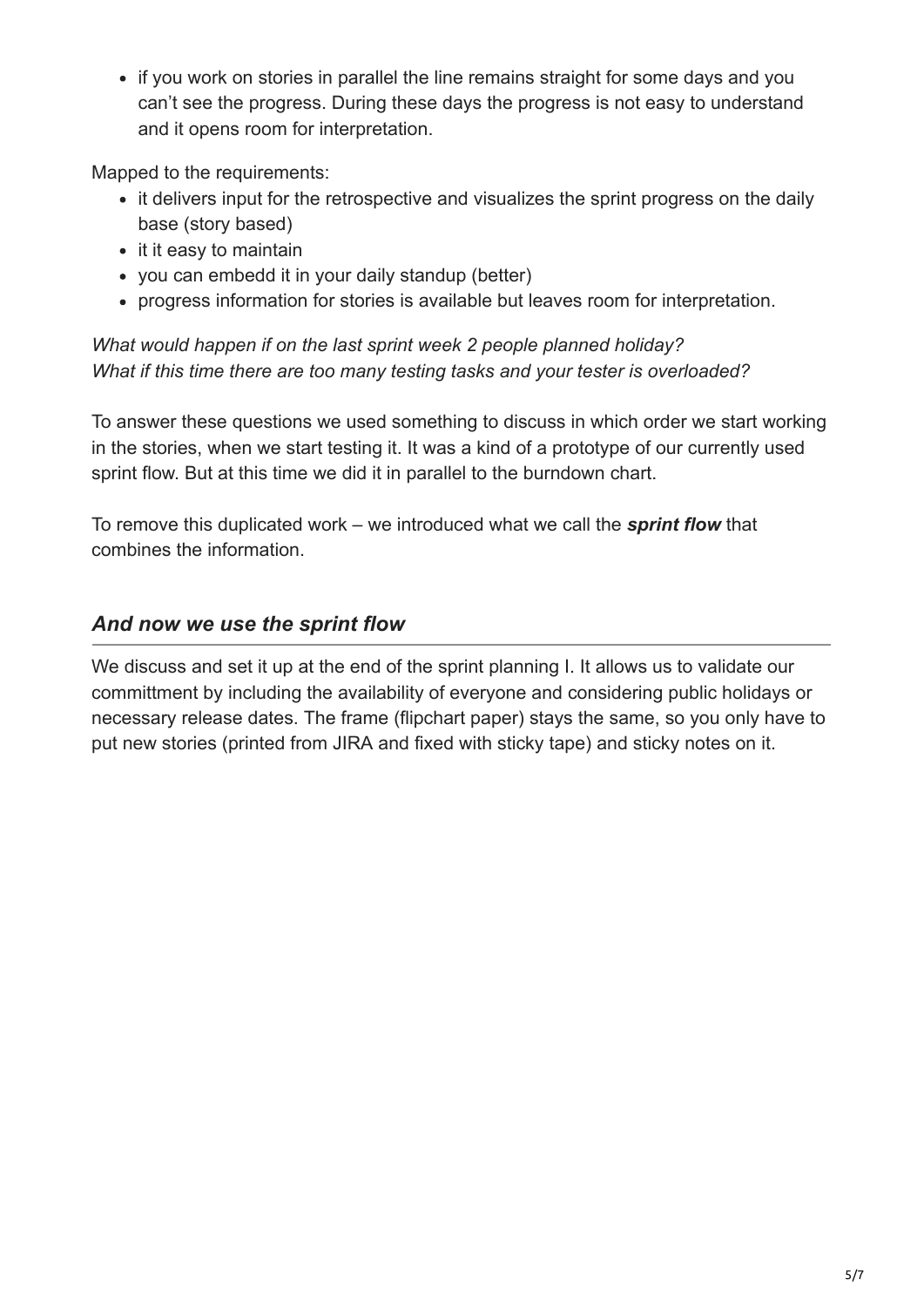

*illustration 3 – example of a sprint flow for a 2 week sprint*

The color coding is to distinguish between testing efforts and implementation efforts (green = implementation, pink = testing, done by our tester in the team).

We use it during the daily standup and check if we are still on track with stories like planned. As soon as we discover that we need more time on a story, we adjust the sticky notes (sometimes you need to arrange some more sticky notes, but it implies that you need to think properly how the rest of your sprint will work out).

When a story is finished we mark it as finished in the first column (in the picture I assumed we are on the 2nd monday – green dot – and 2 stories are finished). On this day it shows that we are still on track (as there is still some room on friday and thursday).

#### **Advantages compared to the story burndown chart**

- even easier to maintain
- includes public holidays and roles better
- shows work in parallel

Mapped to the requirements: